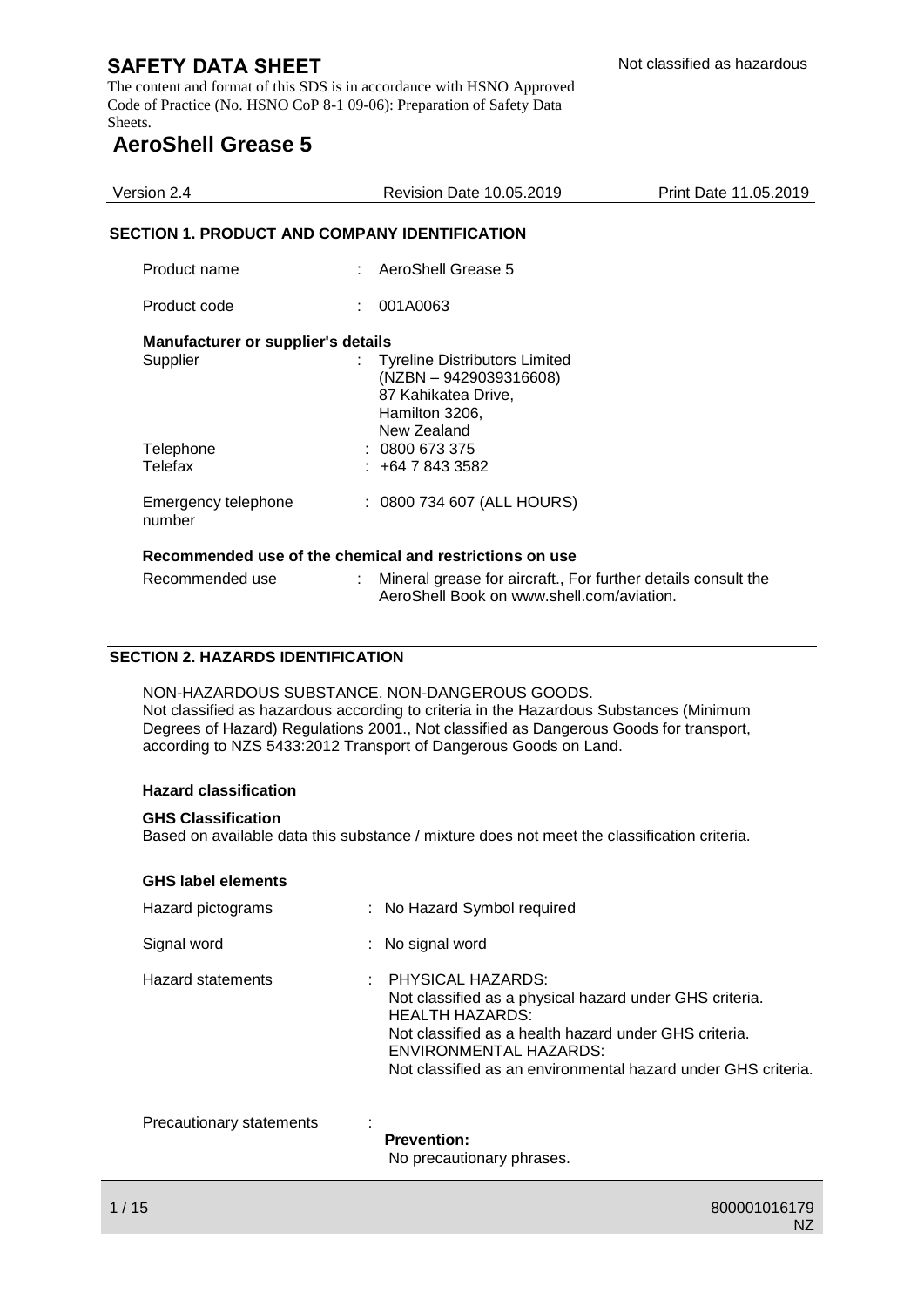The content and format of this SDS is in accordance with HSNO Approved Code of Practice (No. HSNO CoP 8-1 09-06): Preparation of Safety Data Sheets.

# **AeroShell Grease 5**

Version 2.4 Revision Date 10.05.2019 Print Date 11.05.2019

## **Response:**

No precautionary phrases.

## **Storage:**

No precautionary phrases.

#### **Disposal:**

No precautionary phrases.

#### **Other hazards which do not result in classification**

Prolonged or repeated skin contact without proper cleaning can clog the pores of the skin resulting in disorders such as oil acne/folliculitis.Used grease may contain harmful impurities.High-pressure injection under the skin may cause serious damage including local necrosis.Not classified as flammable but will burn.

## **SECTION 3. COMPOSITION/INFORMATION ON INGREDIENTS**

Chemical nature : A lubricating grease containing highly-refined mineral oils and additives. The highly refined mineral oil contains <3% (w/w) DMSOextract, according to IP346.

#### **Hazardous components**

| l Chemical name | CAS-No.    | Classification                    | Concentration [%] |
|-----------------|------------|-----------------------------------|-------------------|
| Alkaryl amine   | 68608-77-5 | Aquatic Chronic4; $H413 \mid < 3$ |                   |
| Alkaryl amine   | 68411-46-1 | Aquatic Chronic3: H412   < 3      |                   |

For explanation of abbreviations see section 16.

#### **SECTION 4. FIRST-AID MEASURES**

| If inhaled              | : No treatment necessary under normal conditions of use.<br>If symptoms persist, obtain medical advice.                                                                                                                                                                                                                                                                                                                                                                         |
|-------------------------|---------------------------------------------------------------------------------------------------------------------------------------------------------------------------------------------------------------------------------------------------------------------------------------------------------------------------------------------------------------------------------------------------------------------------------------------------------------------------------|
| In case of skin contact | : Remove contaminated clothing. Flush exposed area with<br>water and follow by washing with soap if available.<br>If persistent irritation occurs, obtain medical attention.<br>When using high pressure equipment, injection of product<br>under the skin can occur. If high pressure injuries occur, the<br>casualty should be sent immediately to a hospital. Do not wait<br>for symptoms to develop.<br>Obtain medical attention even in the absence of apparent<br>wounds. |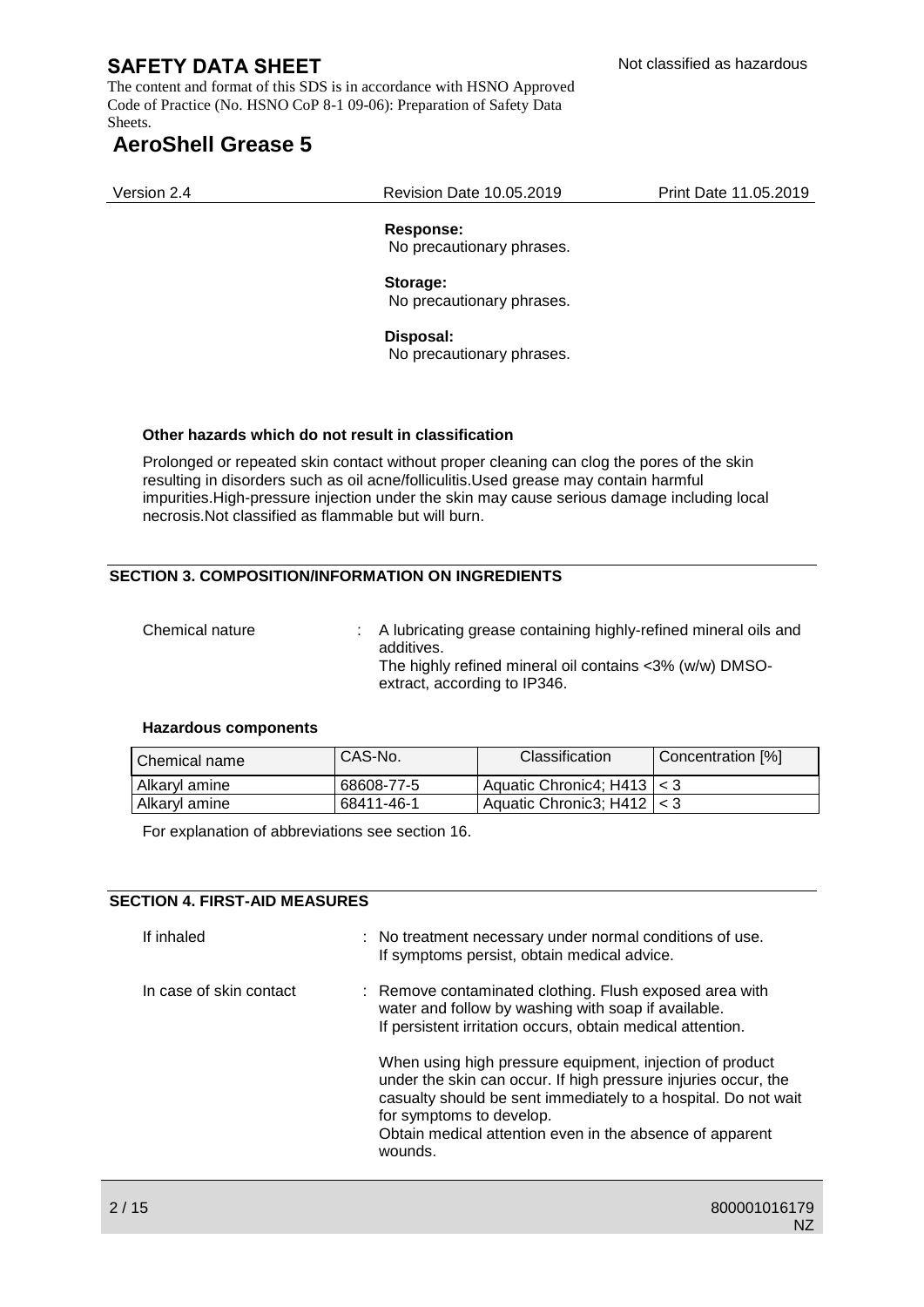The content and format of this SDS is in accordance with HSNO Approved Code of Practice (No. HSNO CoP 8-1 09-06): Preparation of Safety Data Sheets.

# **AeroShell Grease 5**

| Version 2.4                                                       |  | <b>Revision Date 10.05.2019</b>                                                                                                                                                                                                                                                                                                                                                                                                                                                                                                                                                                                                                  | Print Date 11.05.2019 |
|-------------------------------------------------------------------|--|--------------------------------------------------------------------------------------------------------------------------------------------------------------------------------------------------------------------------------------------------------------------------------------------------------------------------------------------------------------------------------------------------------------------------------------------------------------------------------------------------------------------------------------------------------------------------------------------------------------------------------------------------|-----------------------|
| In case of eye contact                                            |  | : Flush eye with copious quantities of water.<br>Remove contact lenses, if present and easy to do. Continue<br>rinsing.<br>If persistent irritation occurs, obtain medical attention.                                                                                                                                                                                                                                                                                                                                                                                                                                                            |                       |
| If swallowed                                                      |  | In general no treatment is necessary unless large quantities<br>are swallowed, however, get medical advice.                                                                                                                                                                                                                                                                                                                                                                                                                                                                                                                                      |                       |
| Most important symptoms<br>and effects, both acute and<br>delayed |  | Oil acne/folliculitis signs and symptoms may include formation<br>of black pustules and spots on the skin of exposed areas.<br>Ingestion may result in nausea, vomiting and/or diarrhoea.<br>Local necrosis is evidenced by delayed onset of pain and<br>tissue damage a few hours following injection.                                                                                                                                                                                                                                                                                                                                          |                       |
|                                                                   |  |                                                                                                                                                                                                                                                                                                                                                                                                                                                                                                                                                                                                                                                  |                       |
| Protection of first-aiders                                        |  | : When administering first aid, ensure that you are wearing the<br>appropriate personal protective equipment according to the<br>incident, injury and surroundings.                                                                                                                                                                                                                                                                                                                                                                                                                                                                              |                       |
| Notes to physician                                                |  | : Treat symptomatically.                                                                                                                                                                                                                                                                                                                                                                                                                                                                                                                                                                                                                         |                       |
|                                                                   |  | High pressure injection injuries require prompt surgical<br>intervention and possibly steroid therapy, to minimise tissue<br>damage and loss of function.<br>Because entry wounds are small and do not reflect the<br>seriousness of the underlying damage, surgical exploration to<br>determine the extent of involvement may be necessary. Local<br>anaesthetics or hot soaks should be avoided because they<br>can contribute to swelling, vasospasm and ischaemia. Prompt<br>surgical decompression, debridement and evacuation of<br>foreign material should be performed under general<br>anaesthetics, and wide exploration is essential. |                       |

## **SECTION 5. FIRE-FIGHTING MEASURES**

| Suitable extinguishing media            | : Foam, water spray or fog. Dry chemical powder, carbon<br>dioxide, sand or earth may be used for small fires only.                                                                                                                                      |
|-----------------------------------------|----------------------------------------------------------------------------------------------------------------------------------------------------------------------------------------------------------------------------------------------------------|
| Unsuitable extinguishing<br>media       | $\therefore$ Do not use water in a jet.                                                                                                                                                                                                                  |
| Specific hazards during<br>firefighting | : Hazardous combustion products may include:<br>A complex mixture of airborne solid and liquid particulates and<br>gases (smoke).<br>Carbon monoxide may be evolved if incomplete combustion<br>occurs.<br>Unidentified organic and inorganic compounds. |
| Specific extinguishing<br>methods       | : Use extinguishing measures that are appropriate to local<br>circumstances and the surrounding environment.                                                                                                                                             |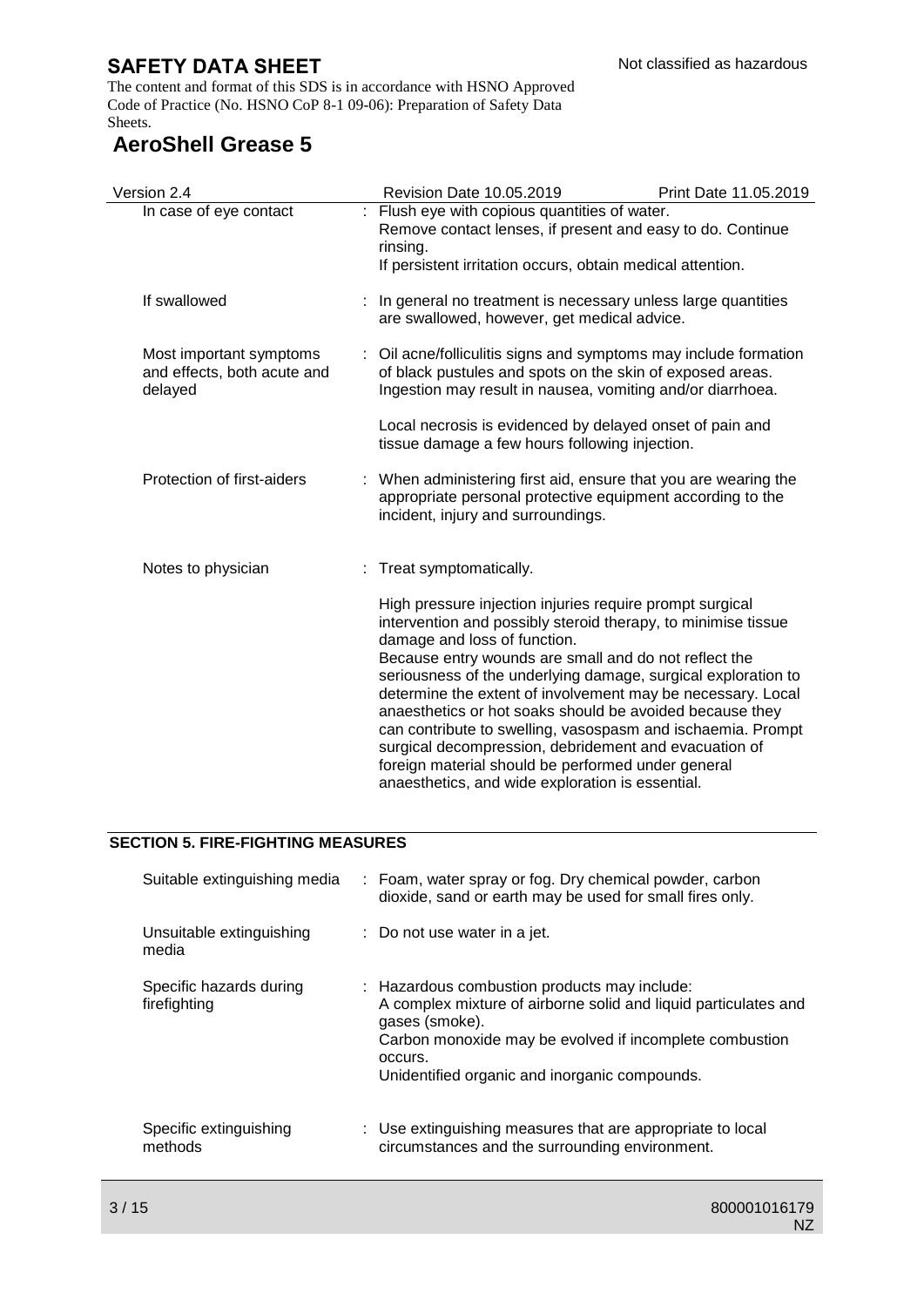The content and format of this SDS is in accordance with HSNO Approved Code of Practice (No. HSNO CoP 8-1 09-06): Preparation of Safety Data Sheets.

# **AeroShell Grease 5**

| Version 2.4                                      | Revision Date 10.05.2019                                                                                                                                                                                                                                                                                                                                                  | Print Date 11.05.2019 |
|--------------------------------------------------|---------------------------------------------------------------------------------------------------------------------------------------------------------------------------------------------------------------------------------------------------------------------------------------------------------------------------------------------------------------------------|-----------------------|
| Special protective equipment<br>for firefighters | : Proper protective equipment including chemical resistant<br>gloves are to be worn; chemical resistant suit is indicated if<br>large contact with spilled product is expected. Self-Contained<br>Breathing Apparatus must be worn when approaching a fire in<br>a confined space. Select fire fighter's clothing approved to<br>relevant Standards (e.g. Europe: EN469). |                       |

## **SECTION 6. ACCIDENTAL RELEASE MEASURES**

| Personal precautions,<br>protective equipment and<br>emergency procedures | : Avoid contact with skin and eyes.                                                                                                                                                                   |
|---------------------------------------------------------------------------|-------------------------------------------------------------------------------------------------------------------------------------------------------------------------------------------------------|
| Environmental precautions                                                 | : Use appropriate containment to avoid environmental<br>contamination. Prevent from spreading or entering drains,<br>ditches or rivers by using sand, earth, or other appropriate<br>barriers.        |
| Methods and materials for<br>containment and cleaning up                  | : Prevent from spreading or entering into drains, ditches or<br>rivers by using sand, earth, or other appropriate barriers.                                                                           |
| Additional advice                                                         | : For guidance on selection of personal protective equipment<br>see Chapter 8 of this Safety Data Sheet.<br>For guidance on disposal of spilled material see Chapter 13 of<br>this Safety Data Sheet. |

## **SECTION 7. HANDLING AND STORAGE**

| <b>General Precautions</b> | : Use local exhaust ventilation if there is risk of inhalation of<br>vapours, mists or aerosols.<br>Use the information in this data sheet as input to a risk<br>assessment of local circumstances to help determine<br>appropriate controls for safe handling, storage and disposal of<br>this material.   |
|----------------------------|-------------------------------------------------------------------------------------------------------------------------------------------------------------------------------------------------------------------------------------------------------------------------------------------------------------|
| Advice on safe handling    | : Avoid prolonged or repeated contact with skin.<br>Avoid inhaling vapour and/or mists.<br>When handling product in drums, safety footwear should be<br>worn and proper handling equipment should be used.<br>Properly dispose of any contaminated rags or cleaning<br>materials in order to prevent fires. |
| Avoidance of contact       | : Strong oxidising agents.                                                                                                                                                                                                                                                                                  |
| <b>Storage</b>             |                                                                                                                                                                                                                                                                                                             |
| Storage temperature        | $: -50 - 50$ °C                                                                                                                                                                                                                                                                                             |
| Other data                 | Keep container tightly closed and in a cool, well-ventilated<br>place.                                                                                                                                                                                                                                      |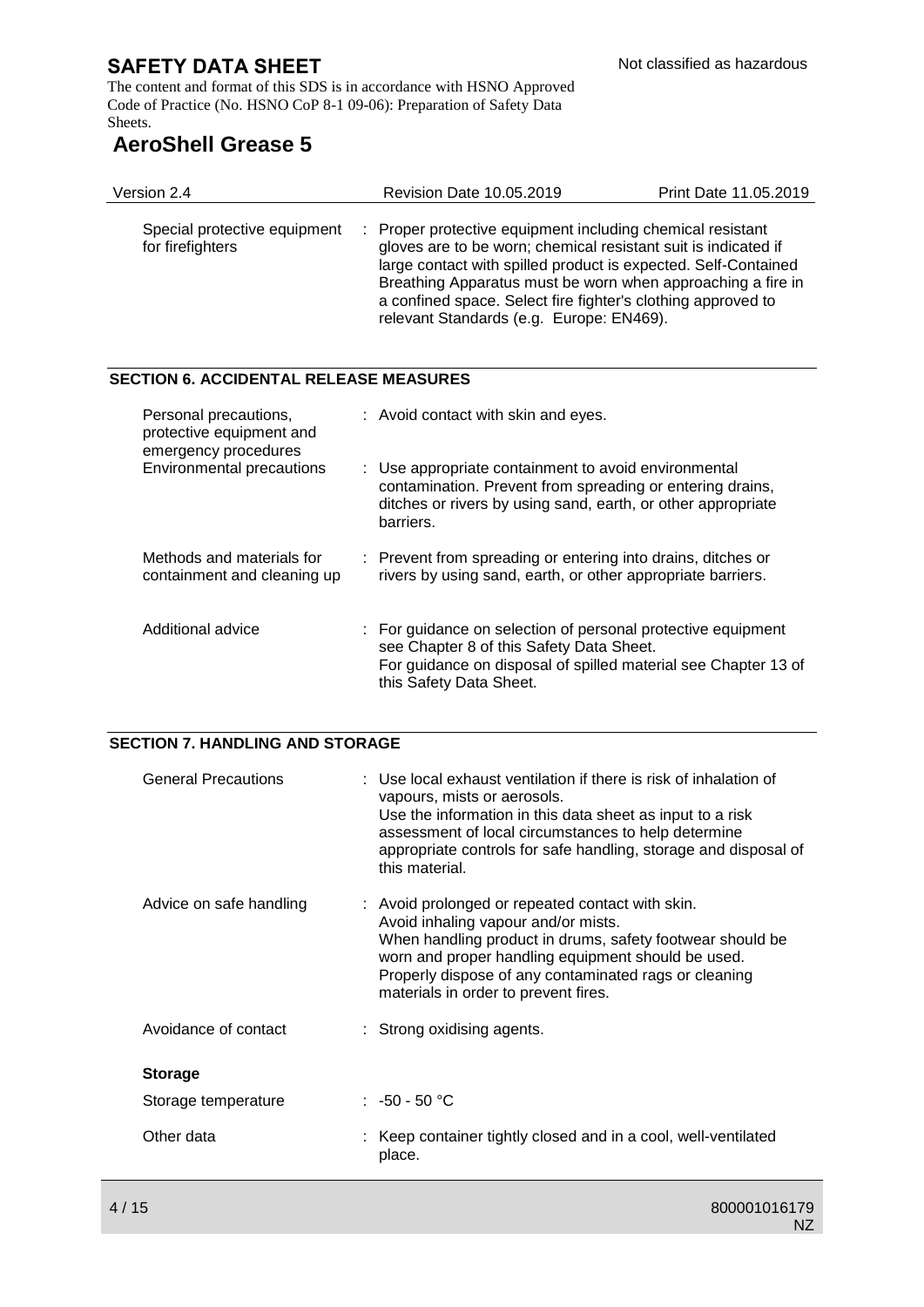The content and format of this SDS is in accordance with HSNO Approved Code of Practice (No. HSNO CoP 8-1 09-06): Preparation of Safety Data Sheets.

# **AeroShell Grease 5**

| Version 2.4        | <b>Revision Date 10.05.2019</b>                                                                                                        | Print Date 11.05.2019 |
|--------------------|----------------------------------------------------------------------------------------------------------------------------------------|-----------------------|
|                    | Use properly labeled and closable containers.                                                                                          |                       |
| Packaging material | : Suitable material: For containers or container linings, use mild<br>steel or high density polyethylene.<br>Unsuitable material: PVC. |                       |
| Container Advice   | : Polyethylene containers should not be exposed to high<br>temperatures because of possible risk of distortion.                        |                       |

## **SECTION 8. EXPOSURE CONTROLS AND PERSONAL PROTECTION**

| Components        | CAS-No.                                                        | Value type      | Control            | <b>Basis</b> |
|-------------------|----------------------------------------------------------------|-----------------|--------------------|--------------|
|                   |                                                                | (Form of        | parameters /       |              |
|                   |                                                                | exposure)       | Permissible        |              |
|                   |                                                                |                 | concentration      |              |
| Oil mist, mineral | Not Assigned                                                   | WES-TWA         | $5 \text{ mg/m}$   | NZ OEL       |
|                   |                                                                | (Mist)          |                    |              |
|                   | Further information: Sampled by a method that does not collect |                 |                    |              |
|                   | vapour.                                                        |                 |                    |              |
| Oil mist, mineral | Not Assigned                                                   | <b>WES-STEL</b> | $10$ mg/m $3$      | NZ OEL       |
|                   |                                                                | (Mist)          |                    |              |
| Oil mist, mineral | Not Assigned                                                   | TWA (Mist)      | $5 \text{ mg/m}$ 3 | OSHA Z-1     |
| Oil mist, mineral | Not Assigned                                                   | TWA             | $5 \text{ mg/m}$ 3 | <b>ACGIH</b> |
|                   |                                                                | (Inhalable      |                    |              |
|                   |                                                                | fraction)       |                    |              |

#### **Components with workplace control parameters**

#### **Biological occupational exposure limits**

No biological limit allocated.

#### **Monitoring Methods**

Monitoring of the concentration of substances in the breathing zone of workers or in the general workplace may be required to confirm compliance with an OEL and adequacy of exposure controls. For some substances biological monitoring may also be appropriate.

Validated exposure measurement methods should be applied by a competent person and samples analysed by an accredited laboratory.

Examples of sources of recommended exposure measurement methods are given below or contact the supplier. Further national methods may be available.

National Institute of Occupational Safety and Health (NIOSH), USA: Manual of Analytical Methods http://www.cdc.gov/niosh/

Occupational Safety and Health Administration (OSHA), USA: Sampling and Analytical Methods http://www.osha.gov/

Health and Safety Executive (HSE), UK: Methods for the Determination of Hazardous Substances http://www.hse.gov.uk/

Institut für Arbeitsschutz Deutschen Gesetzlichen Unfallversicherung (IFA) , Germany http://www.dguv.de/inhalt/index.jsp

L'Institut National de Recherche et de Securité, (INRS), France http://www.inrs.fr/accueil

**Engineering measures** : The level of protection and types of controls necessary will vary depending upon potential exposure conditions. Select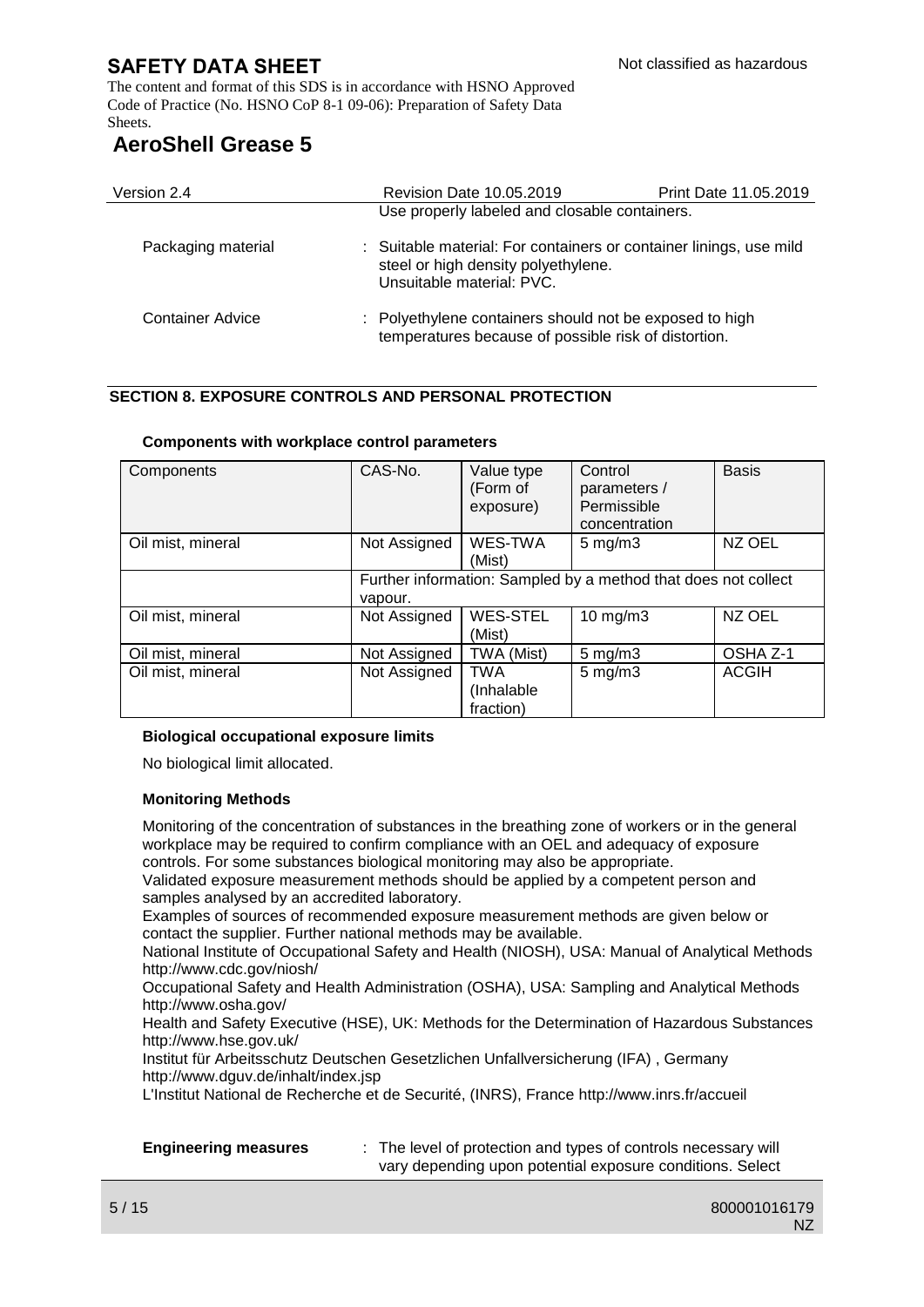The content and format of this SDS is in accordance with HSNO Approved Code of Practice (No. HSNO CoP 8-1 09-06): Preparation of Safety Data Sheets.

## **AeroShell Grease 5**

| Version 2.4 | Revision Date 10.05.2019                                                                                                                                                                                                                                                                                                                  | Print Date 11.05.2019 |  |  |
|-------------|-------------------------------------------------------------------------------------------------------------------------------------------------------------------------------------------------------------------------------------------------------------------------------------------------------------------------------------------|-----------------------|--|--|
|             | controls based on a risk assessment of local circumstances.<br>Appropriate measures include:                                                                                                                                                                                                                                              |                       |  |  |
|             | Adequate ventilation to control airborne concentrations.<br>Where material is heated, sprayed or mist formed, there is<br>greater potential for airborne concentrations to be generated.                                                                                                                                                  |                       |  |  |
|             |                                                                                                                                                                                                                                                                                                                                           |                       |  |  |
|             | General Information:                                                                                                                                                                                                                                                                                                                      |                       |  |  |
|             | Define procedures for safe handling and maintenance of<br>controls.<br>Educate and train workers in the hazards and control<br>measures relevant to normal activities associated with this<br>product.                                                                                                                                    |                       |  |  |
|             |                                                                                                                                                                                                                                                                                                                                           |                       |  |  |
|             | Ensure appropriate selection, testing and maintenance of<br>equipment used to control exposure, e.g. personal protective<br>equipment, local exhaust ventilation.                                                                                                                                                                         |                       |  |  |
|             | Drain down system prior to equipment break-in or<br>maintenance.                                                                                                                                                                                                                                                                          |                       |  |  |
|             | Retain drain downs in sealed storage pending disposal or<br>subsequent recycle.                                                                                                                                                                                                                                                           |                       |  |  |
|             | Always observe good personal hygiene measures, such as<br>washing hands after handling the material and before eating,<br>drinking, and/or smoking. Routinely wash work clothing and<br>protective equipment to remove contaminants. Discard<br>contaminated clothing and footwear that cannot be cleaned.<br>Practice good housekeeping. |                       |  |  |
|             |                                                                                                                                                                                                                                                                                                                                           |                       |  |  |

#### **Personal protective equipment**

#### **Protective measures**

Personal protective equipment (PPE) should meet recommended national standards. Check with PPE suppliers.

| Respiratory protection     | : No respiratory protection is ordinarily required under normal<br>conditions of use.<br>In accordance with good industrial hygiene practices,<br>precautions should be taken to avoid breathing of material.<br>If engineering controls do not maintain airborne<br>concentrations to a level which is adequate to protect worker<br>health, select respiratory protection equipment suitable for the<br>specific conditions of use and meeting relevant legislation.<br>Check with respiratory protective equipment suppliers.<br>Where air-filtering respirators are suitable, select an<br>appropriate combination of mask and filter.<br>Select a filter suitable for the combination of organic gases<br>and vapours [Type A/Type P boiling point >65°C (149°F)]. |
|----------------------------|-------------------------------------------------------------------------------------------------------------------------------------------------------------------------------------------------------------------------------------------------------------------------------------------------------------------------------------------------------------------------------------------------------------------------------------------------------------------------------------------------------------------------------------------------------------------------------------------------------------------------------------------------------------------------------------------------------------------------------------------------------------------------|
| Hand protection<br>Remarks | : Where hand contact with the product may occur the use of<br>gloves approved to relevant standards (e.g. Europe: EN374,<br>US: F739) made from the following materials may provide<br>suitable chemical protection. PVC, neoprene or nitrile rubber<br>gloves Suitability and durability of a glove is dependent on                                                                                                                                                                                                                                                                                                                                                                                                                                                    |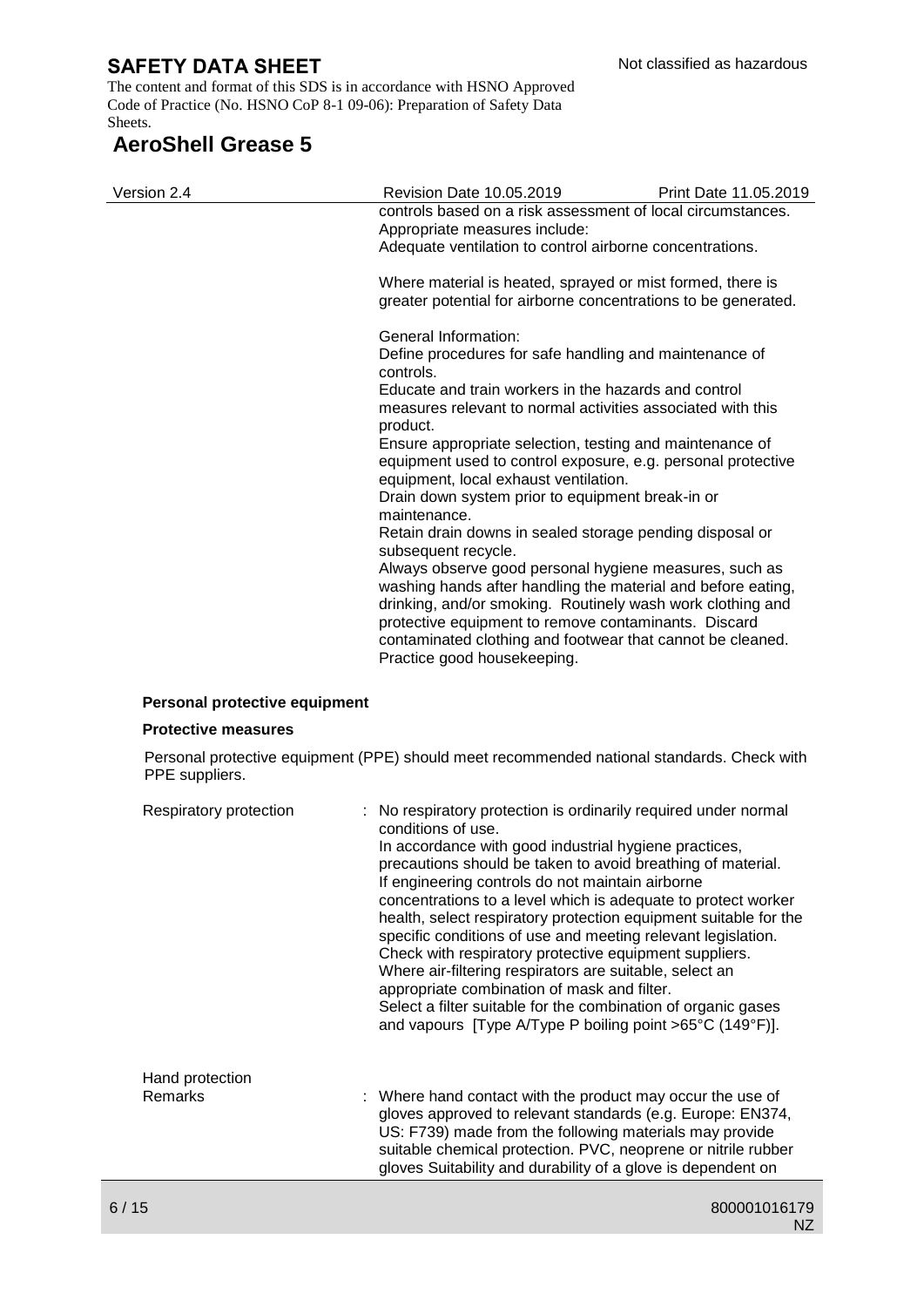The content and format of this SDS is in accordance with HSNO Approved Code of Practice (No. HSNO CoP 8-1 09-06): Preparation of Safety Data Sheets.

# **AeroShell Grease 5**

| Version 2.4                            | Revision Date 10.05.2019                                                                                                                                                                                                                                                                                                                                                                                                                                                                                                                                                                                                                                                                                                                  | Print Date 11.05.2019 |
|----------------------------------------|-------------------------------------------------------------------------------------------------------------------------------------------------------------------------------------------------------------------------------------------------------------------------------------------------------------------------------------------------------------------------------------------------------------------------------------------------------------------------------------------------------------------------------------------------------------------------------------------------------------------------------------------------------------------------------------------------------------------------------------------|-----------------------|
|                                        | usage, e.g. frequency and duration of contact, chemical<br>resistance of glove material, dexterity. Always seek advice<br>from glove suppliers. Contaminated gloves should be<br>replaced. Personal hygiene is a key element of effective hand<br>care. Gloves must only be worn on clean hands. After using<br>gloves, hands should be washed and dried thoroughly.<br>Application of a non-perfumed moisturizer is recommended.                                                                                                                                                                                                                                                                                                         |                       |
|                                        | For continuous contact we recommend gloves with<br>breakthrough time of more than 240 minutes with preference<br>for > 480 minutes where suitable gloves can be identified. For<br>short-term/splash protection we recommend the same but<br>recognize that suitable gloves offering this level of protection<br>may not be available and in this case a lower breakthrough<br>time maybe acceptable so long as appropriate maintenance<br>and replacement regimes are followed. Glove thickness is not<br>a good predictor of glove resistance to a chemical as it is<br>dependent on the exact composition of the glove material.<br>Glove thickness should be typically greater than 0.35 mm<br>depending on the glove make and model. |                       |
| Eye protection                         | : If material is handled such that it could be splashed into eyes,<br>protective eyewear is recommended.                                                                                                                                                                                                                                                                                                                                                                                                                                                                                                                                                                                                                                  |                       |
| Skin and body protection               | Skin protection is not ordinarily required beyond standard<br>work clothes.<br>It is good practice to wear chemical resistant gloves.                                                                                                                                                                                                                                                                                                                                                                                                                                                                                                                                                                                                     |                       |
| Thermal hazards                        | : Not applicable                                                                                                                                                                                                                                                                                                                                                                                                                                                                                                                                                                                                                                                                                                                          |                       |
| <b>Environmental exposure controls</b> |                                                                                                                                                                                                                                                                                                                                                                                                                                                                                                                                                                                                                                                                                                                                           |                       |
| General advice                         | : Take appropriate measures to fulfill the requirements of<br>the contract of the contract of the contract of the contract of the contract of the contract of the contract of                                                                                                                                                                                                                                                                                                                                                                                                                                                                                                                                                             |                       |

| JEI IEI AI AUVILE | . Take appropriate ineasures to full the requirements of         |
|-------------------|------------------------------------------------------------------|
|                   | relevant environmental protection legislation. Avoid             |
|                   | contamination of the environment by following advice given in    |
|                   | Section 6. If necessary, prevent undissolved material from       |
|                   | being discharged to waste water. Waste water should be           |
|                   | treated in a municipal or industrial waste water treatment plant |
|                   | before discharge to surface water.                               |
|                   | Local guidelines on emission limits for volatile substances      |
|                   | must be observed for the discharge of exhaust air containing     |
|                   | vapour.                                                          |
|                   |                                                                  |

## **SECTION 9. PHYSICAL AND CHEMICAL PROPERTIES**

| : Semi-solid at room temperature. |
|-----------------------------------|
|                                   |
| : Slight hydrocarbon              |
| : Data not available              |
| : Not applicable                  |
|                                   |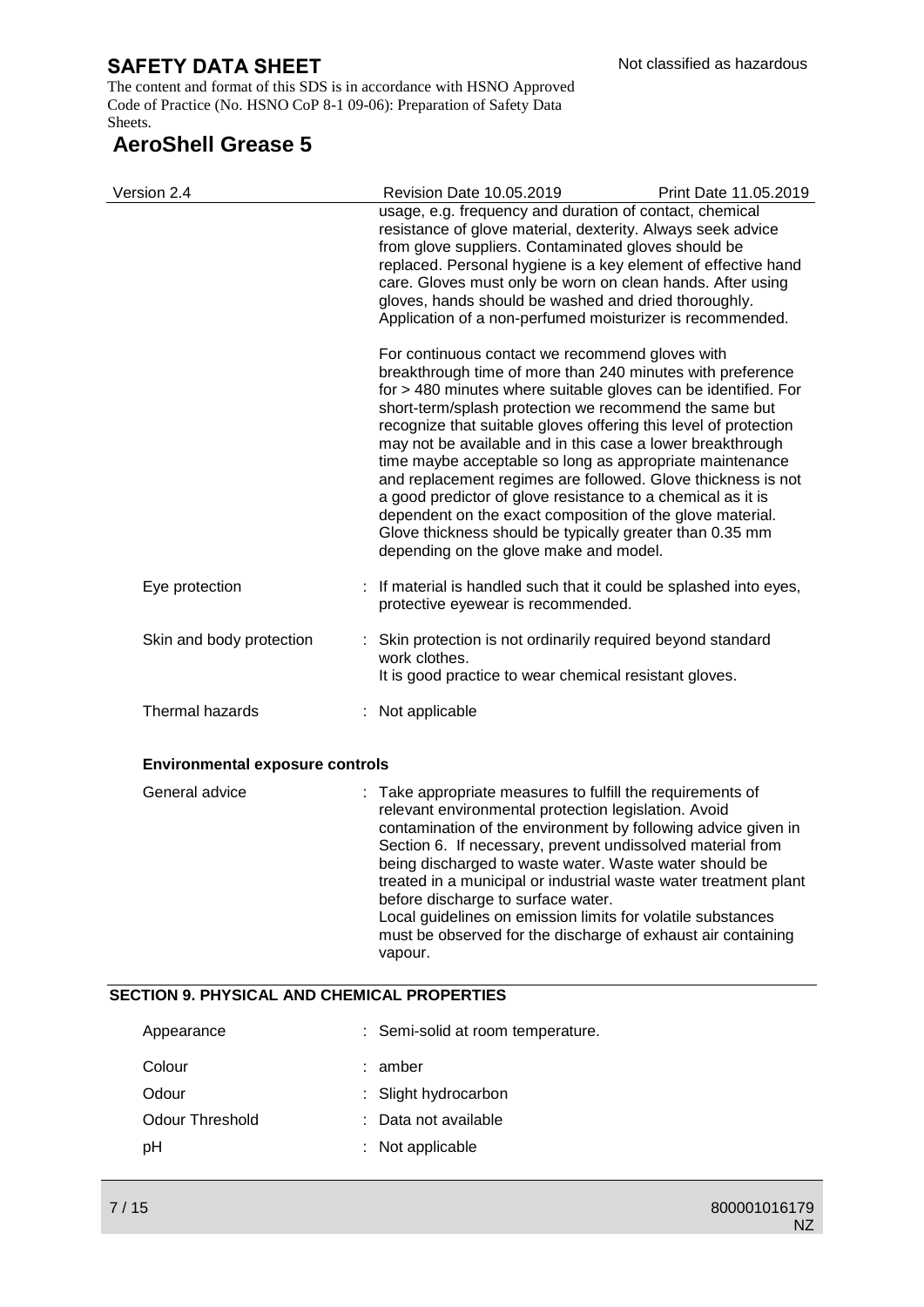The content and format of this SDS is in accordance with HSNO Approved Code of Practice (No. HSNO CoP 8-1 09-06): Preparation of Safety Data Sheets.

# **AeroShell Grease 5**

| Version 2.4                                | Revision Date 10.05.2019                                    | Print Date 11.05.2019 |
|--------------------------------------------|-------------------------------------------------------------|-----------------------|
| Drop point                                 | $>= 260 °C$ / $>= 500 °F$ Method: Unspecified               |                       |
| Initial boiling point and boiling<br>range | : Data not available                                        |                       |
| Flash point                                | Method: ASTM D92 (COC)<br>Not applicable                    |                       |
| Evaporation rate                           | : Data not available                                        |                       |
| Flammability (solid, gas)                  | : Data not available                                        |                       |
| Upper explosion limit                      | : Typical 10 %(V)                                           |                       |
| Lower explosion limit                      | : Typical 1 %(V)                                            |                       |
| Vapour pressure                            | : < 0.5 Pa (20 °C / 68 °F)<br>estimated value(s)            |                       |
| Relative vapour density                    | $:$ > 1 estimated value(s)                                  |                       |
| Relative density                           | : $0.936$ (15 °C / 59 °F)                                   |                       |
| Density                                    | 936 kg/m3 (15.0 °C / 59.0 °F)<br>Method: Unspecified        |                       |
| Solubility(ies)                            |                                                             |                       |
| Water solubility                           | : negligible                                                |                       |
| Solubility in other solvents               | : Data not available                                        |                       |
| Partition coefficient: n-<br>octanol/water | : log Pow: $> 6$ (based on information on similar products) |                       |
| Auto-ignition temperature                  | : > 320 °C / 608 °F                                         |                       |
| Decomposition temperature                  | : Data not available                                        |                       |
| Viscosity                                  |                                                             |                       |
| Viscosity, dynamic                         | Data not available                                          |                       |
| Viscosity, kinematic                       | Not applicable                                              |                       |
| <b>Explosive properties</b>                | Not classified                                              |                       |
| Oxidizing properties                       | Data not available                                          |                       |
| Conductivity                               | This material is not expected to be a static accumulator.   |                       |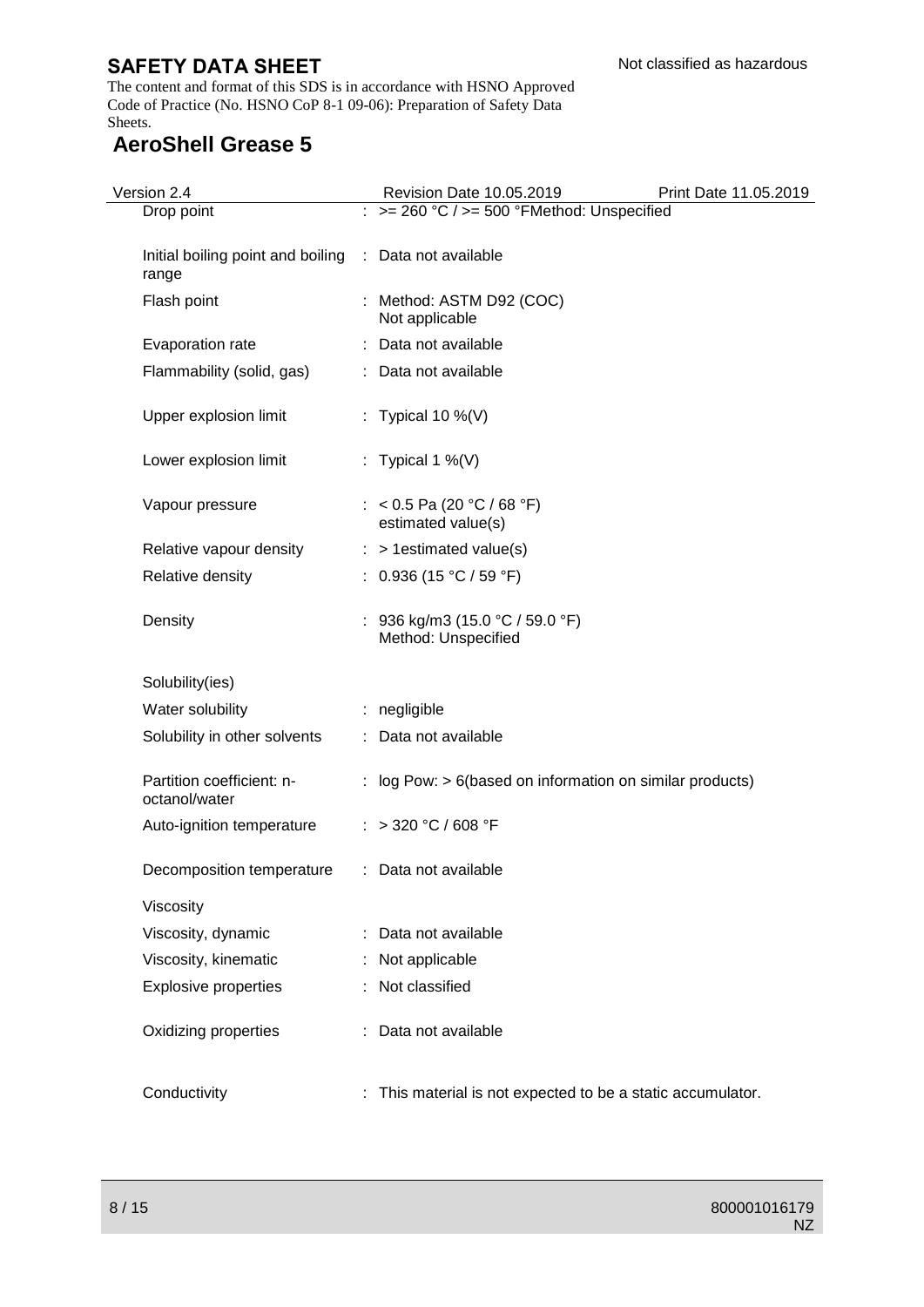The content and format of this SDS is in accordance with HSNO Approved Code of Practice (No. HSNO CoP 8-1 09-06): Preparation of Safety Data Sheets.

# **AeroShell Grease 5**

|                                             | <b>Revision Date 10.05.2019</b>                          | Print Date 11.05.2019                                                                                                                                                                                                                                         |  |  |
|---------------------------------------------|----------------------------------------------------------|---------------------------------------------------------------------------------------------------------------------------------------------------------------------------------------------------------------------------------------------------------------|--|--|
| <b>SECTION 10. STABILITY AND REACTIVITY</b> |                                                          |                                                                                                                                                                                                                                                               |  |  |
|                                             | addition to those listed in the following sub-paragraph. |                                                                                                                                                                                                                                                               |  |  |
|                                             |                                                          |                                                                                                                                                                                                                                                               |  |  |
|                                             |                                                          |                                                                                                                                                                                                                                                               |  |  |
|                                             |                                                          |                                                                                                                                                                                                                                                               |  |  |
|                                             |                                                          |                                                                                                                                                                                                                                                               |  |  |
|                                             |                                                          |                                                                                                                                                                                                                                                               |  |  |
|                                             |                                                          | : The product does not pose any further reactivity hazards in<br>: Stable.<br>: Reacts with strong oxidising agents.<br>: Extremes of temperature and direct sunlight.<br>: Strong oxidising agents.<br>: No decomposition if stored and applied as directed. |  |  |

## **SECTION 11. TOXICOLOGICAL INFORMATION**

| Basis for assessment                        | : Information given is based on data on the components and<br>the toxicology of similar products. Unless indicated otherwise,<br>the data presented is representative of the product as a<br>whole, rather than for individual component(s). |
|---------------------------------------------|----------------------------------------------------------------------------------------------------------------------------------------------------------------------------------------------------------------------------------------------|
| Information on likely routes of<br>exposure | : Skin and eye contact are the primary routes of exposure<br>although exposure may occur following accidental ingestion.                                                                                                                     |
| <b>Acute toxicity</b>                       |                                                                                                                                                                                                                                              |
| <b>Product:</b>                             |                                                                                                                                                                                                                                              |
| Acute oral toxicity                         | : LD50 rat: $> 5,000$ mg/kg<br>Remarks: Low toxicity:<br>Based on available data, the classification criteria are not met.                                                                                                                   |
| Acute inhalation toxicity                   | : Remarks: Based on available data, the classification criteria<br>are not met.                                                                                                                                                              |
| Acute dermal toxicity                       | : LD50 Rabbit: $>$ 5,000 mg/kg<br>Remarks: Low toxicity:<br>Based on available data, the classification criteria are not met.                                                                                                                |

#### **Skin corrosion/irritation**

#### **Product:**

Remarks: Slightly irritating to skin., Prolonged or repeated skin contact without proper cleaning can clog the pores of the skin resulting in disorders such as oil acne/folliculitis., Based on available data, the classification criteria are not met.

#### **Serious eye damage/eye irritation**

## **Product:**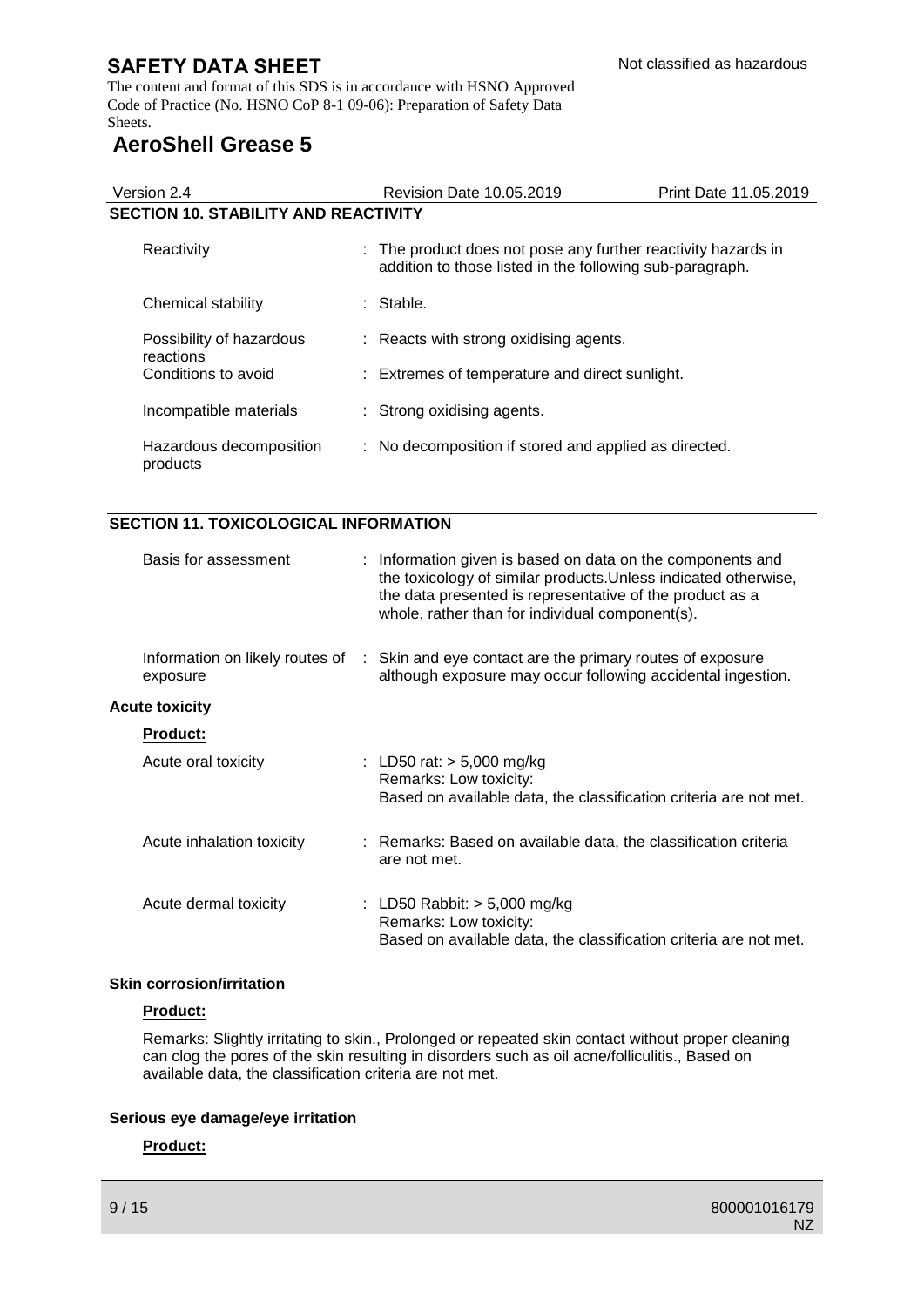The content and format of this SDS is in accordance with HSNO Approved Code of Practice (No. HSNO CoP 8-1 09-06): Preparation of Safety Data Sheets.

# **AeroShell Grease 5**

met.

Version 2.4 Revision Date 10.05.2019 Print Date 11.05.2019 Remarks: Slightly irritating to the eye., Based on available data, the classification criteria are not

#### **Respiratory or skin sensitisation**

#### **Product:**

Remarks: Not a skin sensitiser. Based on available data, the classification criteria are not met.

### **Chronic toxicity**

#### **Germ cell mutagenicity**

**Product:**

: Remarks: Non mutagenic, Based on available data, the classification criteria are not met.

### **Carcinogenicity**

#### **Product:**

Remarks: Not a carcinogen., Based on available data, the classification criteria are not met.

Remarks: Product contains mineral oils of types shown to be non-carcinogenic in animal skinpainting studies., Highly refined mineral oils are not classified as carcinogenic by the International Agency for Research on Cancer (IARC).

| <b>Material</b>            | <b>GHS/CLP Carcinogenicity Classification</b> |
|----------------------------|-----------------------------------------------|
| Highly refined mineral oil | I No carcinogenicity classification.          |

#### **Reproductive toxicity**

#### **Product:**

Remarks: Not a developmental toxicant., Does not impair fertility., Based on available data, the classification criteria are not met.

#### **STOT - single exposure**

#### **Product:**

Remarks: Based on available data, the classification criteria are not met.

:

#### **STOT - repeated exposure**

## **Product:**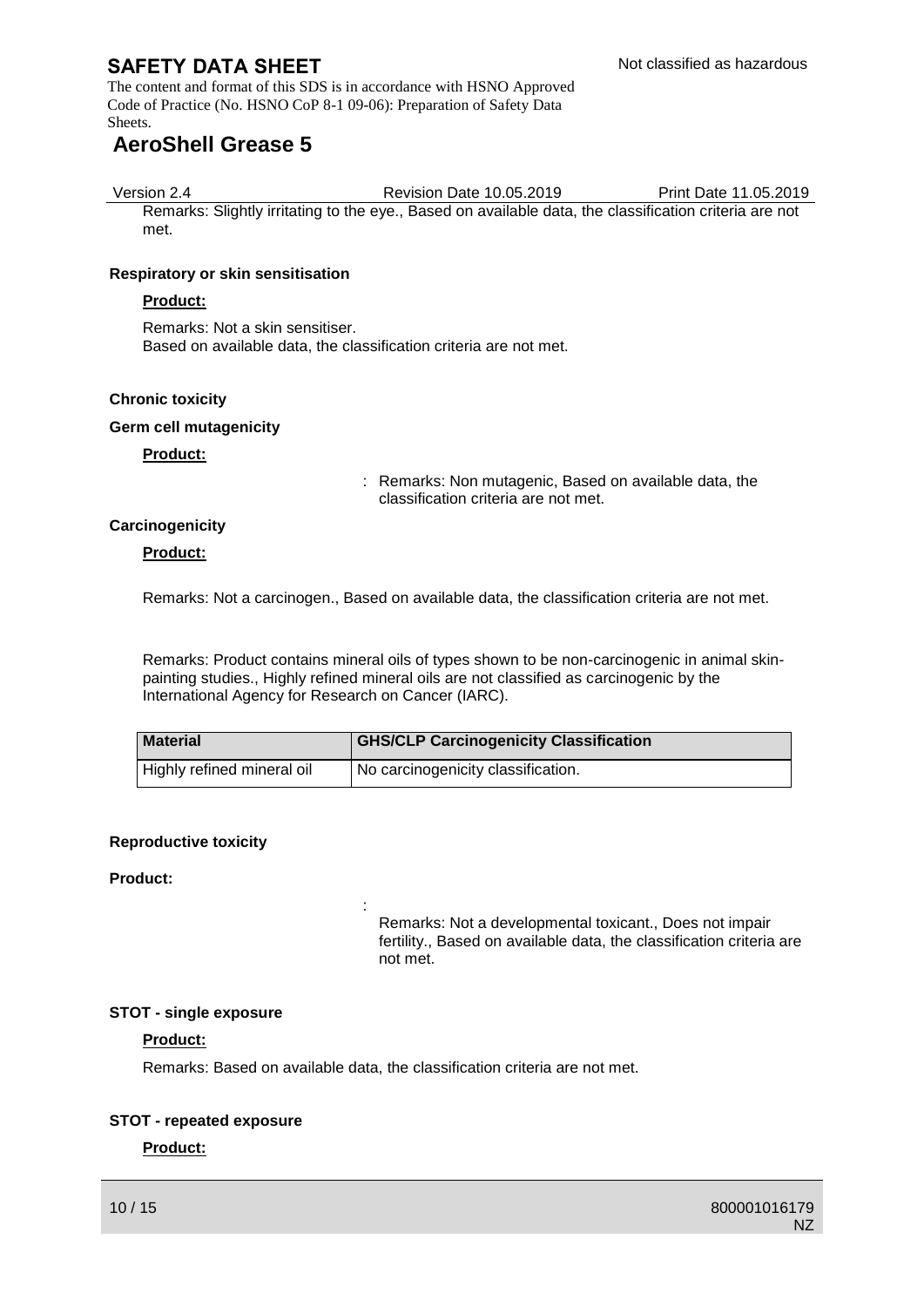The content and format of this SDS is in accordance with HSNO Approved Code of Practice (No. HSNO CoP 8-1 09-06): Preparation of Safety Data Sheets.

# **AeroShell Grease 5**

Version 2.4 Revision Date 10.05.2019 Print Date 11.05.2019

Remarks: Based on available data, the classification criteria are not met.

## **Aspiration toxicity**

### **Product:**

Not an aspiration hazard.

### **Further information**

#### **Product:**

Remarks: Used grease may contain harmful impurities that have accumulated during use. The concentration of such harmful impurities will depend on use and they may present risks to health and the environment on disposal., ALL used grease should be handled with caution and skin contact avoided as far as possible.

Remarks: High pressure injection of product into the skin may lead to local necrosis if the product is not surgically removed.

Remarks: Slightly irritating to respiratory system.

## **SECTION 12. ECOLOGICAL INFORMATION**

| Basis for assessment                                 | : Ecotoxicological data have not been determined specifically<br>for this product.<br>Information given is based on a knowledge of the components<br>and the ecotoxicology of similar products.<br>Unless indicated otherwise, the data presented is<br>representative of the product as a whole, rather than for<br>individual component(s).(LL/EL/IL50 expressed as the<br>nominal amount of product required to prepare aqueous test<br>extract). |
|------------------------------------------------------|------------------------------------------------------------------------------------------------------------------------------------------------------------------------------------------------------------------------------------------------------------------------------------------------------------------------------------------------------------------------------------------------------------------------------------------------------|
| <b>Ecotoxicity</b>                                   |                                                                                                                                                                                                                                                                                                                                                                                                                                                      |
| Product:                                             |                                                                                                                                                                                                                                                                                                                                                                                                                                                      |
| Toxicity to fish (Acute<br>toxicity)                 | Remarks: LL/EL/IL50 > 100 mg/l<br>Practically non toxic:<br>Based on available data, the classification criteria are not met.                                                                                                                                                                                                                                                                                                                        |
| Toxicity to crustacean (Acute<br>toxicity)           | Remarks: LL/EL/IL50 > 100 mg/l<br>Practically non toxic:<br>Based on available data, the classification criteria are not met.                                                                                                                                                                                                                                                                                                                        |
| Toxicity to algae/aquatic<br>plants (Acute toxicity) | Remarks: LL/EL/IL50 > 100 mg/l<br>Practically non toxic:<br>Based on available data, the classification criteria are not met.                                                                                                                                                                                                                                                                                                                        |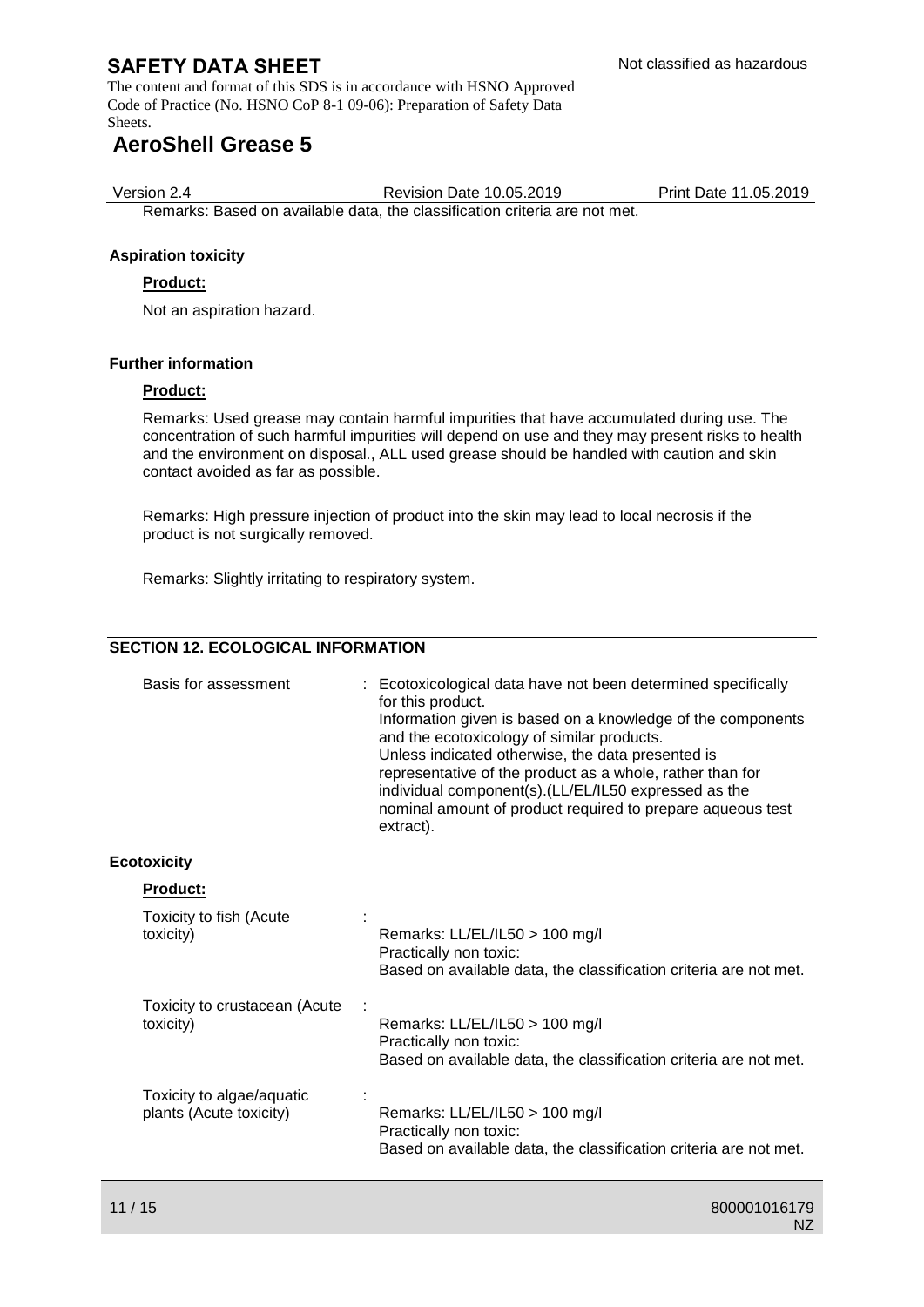The content and format of this SDS is in accordance with HSNO Approved Code of Practice (No. HSNO CoP 8-1 09-06): Preparation of Safety Data Sheets.

# **AeroShell Grease 5**

| Version 2.4                                    | Revision Date 10.05.2019                                                                                                                                                                                                                                                                                                                                                                                                                                           | Print Date 11.05.2019 |
|------------------------------------------------|--------------------------------------------------------------------------------------------------------------------------------------------------------------------------------------------------------------------------------------------------------------------------------------------------------------------------------------------------------------------------------------------------------------------------------------------------------------------|-----------------------|
| Toxicity to fish (Chronic<br>toxicity)         | : Remarks: Data not available                                                                                                                                                                                                                                                                                                                                                                                                                                      |                       |
| Toxicity to crustacean<br>(Chronic toxicity)   | : Remarks: Data not available                                                                                                                                                                                                                                                                                                                                                                                                                                      |                       |
| Toxicity to microorganisms<br>(Acute toxicity) | : Remarks: Data not available                                                                                                                                                                                                                                                                                                                                                                                                                                      |                       |
| <b>Persistence and degradability</b>           |                                                                                                                                                                                                                                                                                                                                                                                                                                                                    |                       |
| <b>Product:</b>                                |                                                                                                                                                                                                                                                                                                                                                                                                                                                                    |                       |
| Biodegradability                               | : Remarks: Not readily biodegradable., Major constituents are<br>inherently biodegradable, but contains components that may<br>persist in the environment.                                                                                                                                                                                                                                                                                                         |                       |
| <b>Bioaccumulative potential</b>               |                                                                                                                                                                                                                                                                                                                                                                                                                                                                    |                       |
| Product:                                       |                                                                                                                                                                                                                                                                                                                                                                                                                                                                    |                       |
| <b>Bioaccumulation</b>                         | : Remarks: Contains components with the potential to<br>bioaccumulate.                                                                                                                                                                                                                                                                                                                                                                                             |                       |
| Partition coefficient: n-<br>octanol/water     | log Pow: > 6Remarks: (based on information on similar<br>products)                                                                                                                                                                                                                                                                                                                                                                                                 |                       |
| <b>Mobility in soil</b>                        |                                                                                                                                                                                                                                                                                                                                                                                                                                                                    |                       |
| <b>Product:</b>                                |                                                                                                                                                                                                                                                                                                                                                                                                                                                                    |                       |
| <b>Mobility</b>                                | : Remarks: Semi-solid under most environmental conditions., If<br>it enters soil, it will adsorb to soil particles and will not be<br>mobile.<br>Remarks: Floats on water.                                                                                                                                                                                                                                                                                         |                       |
| Other adverse effects                          |                                                                                                                                                                                                                                                                                                                                                                                                                                                                    |                       |
| no data available<br>Product:                  |                                                                                                                                                                                                                                                                                                                                                                                                                                                                    |                       |
| Additional ecological<br>information           | Does not have ozone depletion potential, photochemical<br>ozone creation potential or global warming potential., Product<br>is a mixture of non-volatile components, which will not be<br>released to air in any significant quantities under normal<br>conditions of use.<br>Poorly soluble mixture., Causes physical fouling of aquatic<br>organisms.<br>Mineral oil does not cause chronic toxicity to aquatic<br>organisms at concentrations less than 1 mg/l. |                       |

## **SECTION 13. DISPOSAL CONSIDERATIONS**

| <b>Disposal methods</b> |                                                                                                                                                                                                                                  |
|-------------------------|----------------------------------------------------------------------------------------------------------------------------------------------------------------------------------------------------------------------------------|
| Waste from residues     | : Recover or recycle if possible.<br>It is the responsibility of the waste generator to determine the<br>toxicity and physical properties of the material generated to<br>determine the proper waste classification and disposal |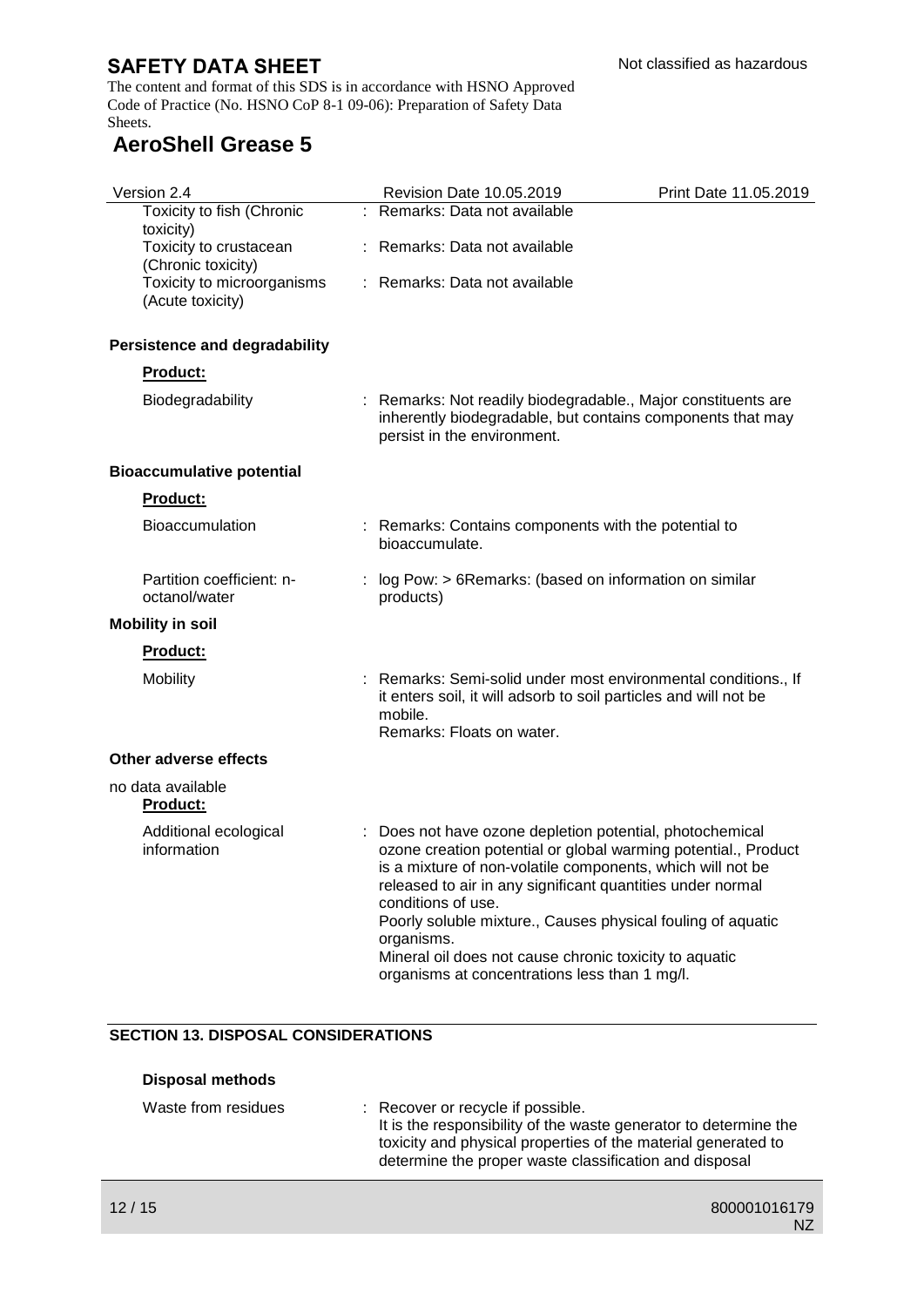The content and format of this SDS is in accordance with HSNO Approved Code of Practice (No. HSNO CoP 8-1 09-06): Preparation of Safety Data Sheets.

# **AeroShell Grease 5**

| Version 2.4                  | <b>Revision Date 10.05.2019</b>                                                                                                                                                                                                                                                                           | Print Date 11.05.2019 |
|------------------------------|-----------------------------------------------------------------------------------------------------------------------------------------------------------------------------------------------------------------------------------------------------------------------------------------------------------|-----------------------|
|                              | methods in compliance with applicable regulations.<br>Do not dispose into the environment, in drains or in water<br>courses                                                                                                                                                                               |                       |
|                              | Waste product should not be allowed to contaminate soil or<br>ground water, or be disposed of into the environment.<br>Waste, spills or used product is dangerous waste.                                                                                                                                  |                       |
| Contaminated packaging       | : Dispose in accordance with prevailing regulations, preferably<br>to a recognized collector or contractor. The competence of<br>the collector or contractor should be established beforehand.<br>Disposal should be in accordance with applicable regional,<br>national, and local laws and regulations. |                       |
| Local legislation<br>Remarks | Disposal should be in accordance with applicable regional,<br>national, and local laws and regulations.                                                                                                                                                                                                   |                       |

## **SECTION 14. TRANSPORT INFORMATION**

#### **National Regulations**

**Land Transport Rule: Dangerous Goods 2012 - NZS 5433** Not regulated as a dangerous good

#### **International Regulations**

#### **IATA-DGR**

Not regulated as a dangerous good

#### **IMDG-Code**

Not regulated as a dangerous good

#### **Transport in bulk according to Annex II of MARPOL 73/78 and the IBC Code**

Not applicable for product as supplied. MARPOL Annex 1 rules apply for bulk shipments by sea.

#### **Special precautions for user**

Remarks : Special Precautions: Refer to Section 7, Handling & Storage, for special precautions which a user needs to be aware of or needs to comply with in connection with transport.

## **SECTION 15. REGULATORY INFORMATION**

**Safety, health and environmental regulations/legislation specific for the substance or mixture**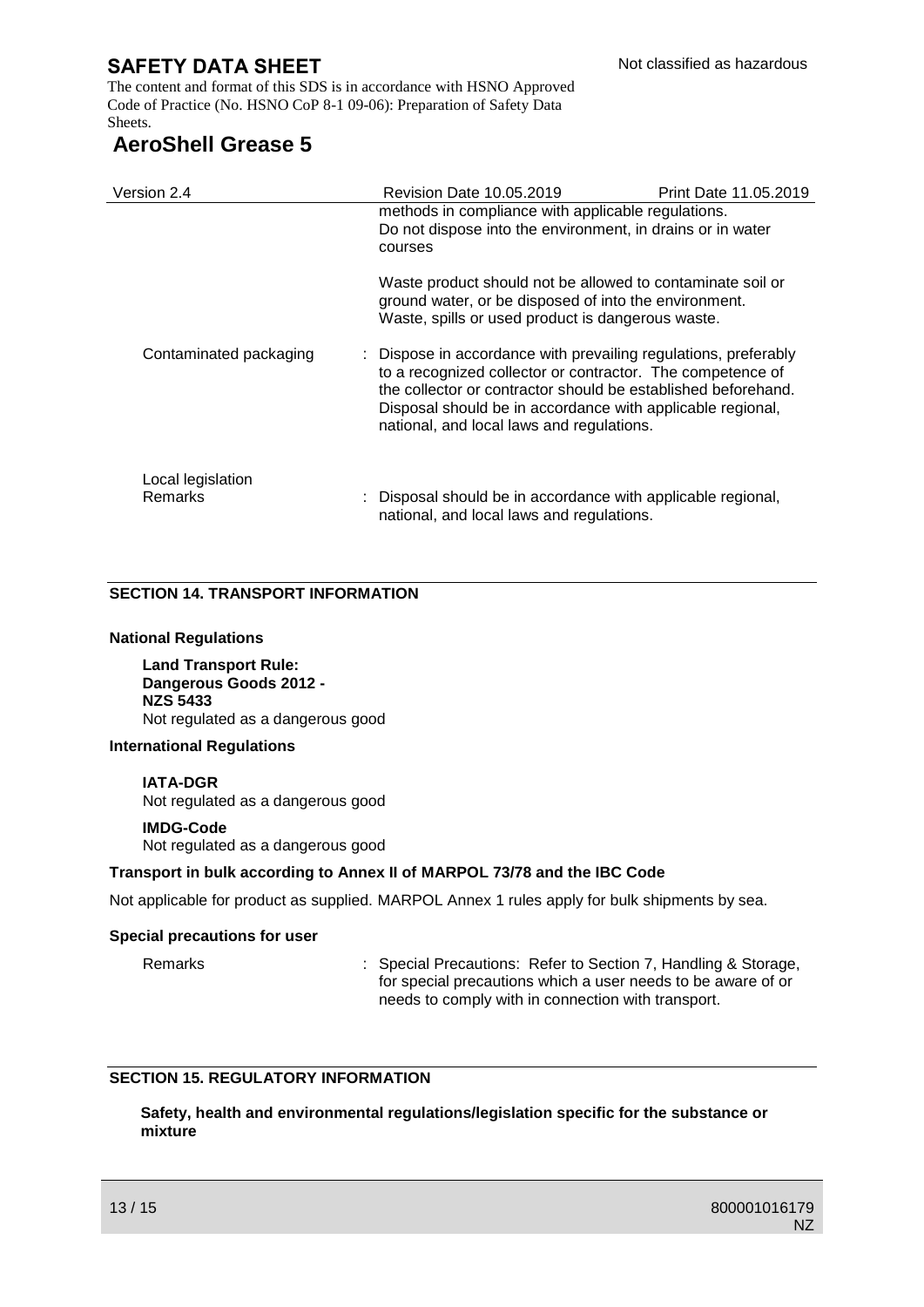The content and format of this SDS is in accordance with HSNO Approved Code of Practice (No. HSNO CoP 8-1 09-06): Preparation of Safety Data Sheets.

# **AeroShell Grease 5**

| Version 2.4 | <b>Revision Date 10.05.2019</b> | Print Date 11.05.2019 |
|-------------|---------------------------------|-----------------------|
| R-phrase(s) | Not classified.                 |                       |
| S-phrase(s) | Not classified.                 |                       |

The regulatory information is not intended to be comprehensive. Other regulations may apply to this material.

New Zealand Workplace Exposure Limits 2002 (WES). New Zealand Standard 5433:2012 Transport of Dangerous Goods on Land.

#### **Other international regulations**

**The components of this product are reported in the following inventories:**

| <b>EINECS</b> |  |                          | : All components listed or polymer exempt. |  |
|---------------|--|--------------------------|--------------------------------------------|--|
| <b>TSCA</b>   |  | : All components listed. |                                            |  |

#### **SECTION 16. OTHER INFORMATION**

#### **Full text of H-Statements**

| H412 | Harmful to aquatic life with long lasting effects.      |
|------|---------------------------------------------------------|
| H413 | May cause long lasting harmful effects to aquatic life. |

#### **Full text of other abbreviations**

Aquatic Chronic Long-term (chronic) aquatic hazard

AIIC -Australian Inventory of Industrial Chemicals; ANTT - National Agency for Transport by Land of Brazil; ASTM - American Society for the Testing of Materials; bw - Body weight; CMR - Carcinogen, Mutagen or Reproductive Toxicant; CPR - Controlled Products Regulations; DIN - Standard of the German Institute for Standardisation; DSL - Domestic Substances List (Canada); ECx - Concentration associated with x% response; ELx - Loading rate associated with x% response; EmS - Emergency Schedule; ENCS - Existing and New Chemical Substances (Japan); ErCx - Concentration associated with x% growth rate response; ERG - Emergency Response Guide; GHS - Globally Harmonized System; GLP - Good Laboratory Practice; IARC - International Agency for Research on Cancer; IATA - International Air Transport Association; IBC - International Code for the Construction and Equipment of Ships carrying Dangerous Chemicals in Bulk; IC50 - Half maximal inhibitory concentration; ICAO - International Civil Aviation Organization; IECSC - Inventory of Existing Chemical Substances in China; IMDG - International Maritime Dangerous Goods; IMO - International Maritime Organization; ISHL - Industrial Safety and Health Law (Japan); ISO - International Organisation for Standardization; KECI - Korea Existing Chemicals Inventory; LC50 - Lethal Concentration to 50 % of a test population; LD50 - Lethal Dose to 50% of a test population (Median Lethal Dose); MARPOL - International Convention for the Prevention of Pollution from Ships; n.o.s. - Not Otherwise Specified; Nch - Chilean Norm; NO(A)EC - No Observed (Adverse) Effect Concentration; NO(A)EL - No Observed (Adverse) Effect Level; NOELR - No Observable Effect Loading Rate; NOM - Official Mexican Norm; NTP - National Toxicology Program; NZIoC - New Zealand Inventory of Chemicals; OECD - Organization for Economic Co-operation and Development; OPPTS - Office of Chemical Safety and Pollution Prevention; PBT - Persistent, Bioaccumulative and Toxic substance; PICCS - Philippines Inventory of Chemicals and Chemical Substances; (Q)SAR - (Quantitative) Structure Activity Relationship; REACH - Regulation (EC) No 1907/2006 of the European Parliament and of the Council concerning the Registration, Evaluation, Authorisation and Restriction of Chemicals; SADT - Self-Accelerating Decomposition Temperature; SDS - Safety Data Sheet; TCSI - Taiwan